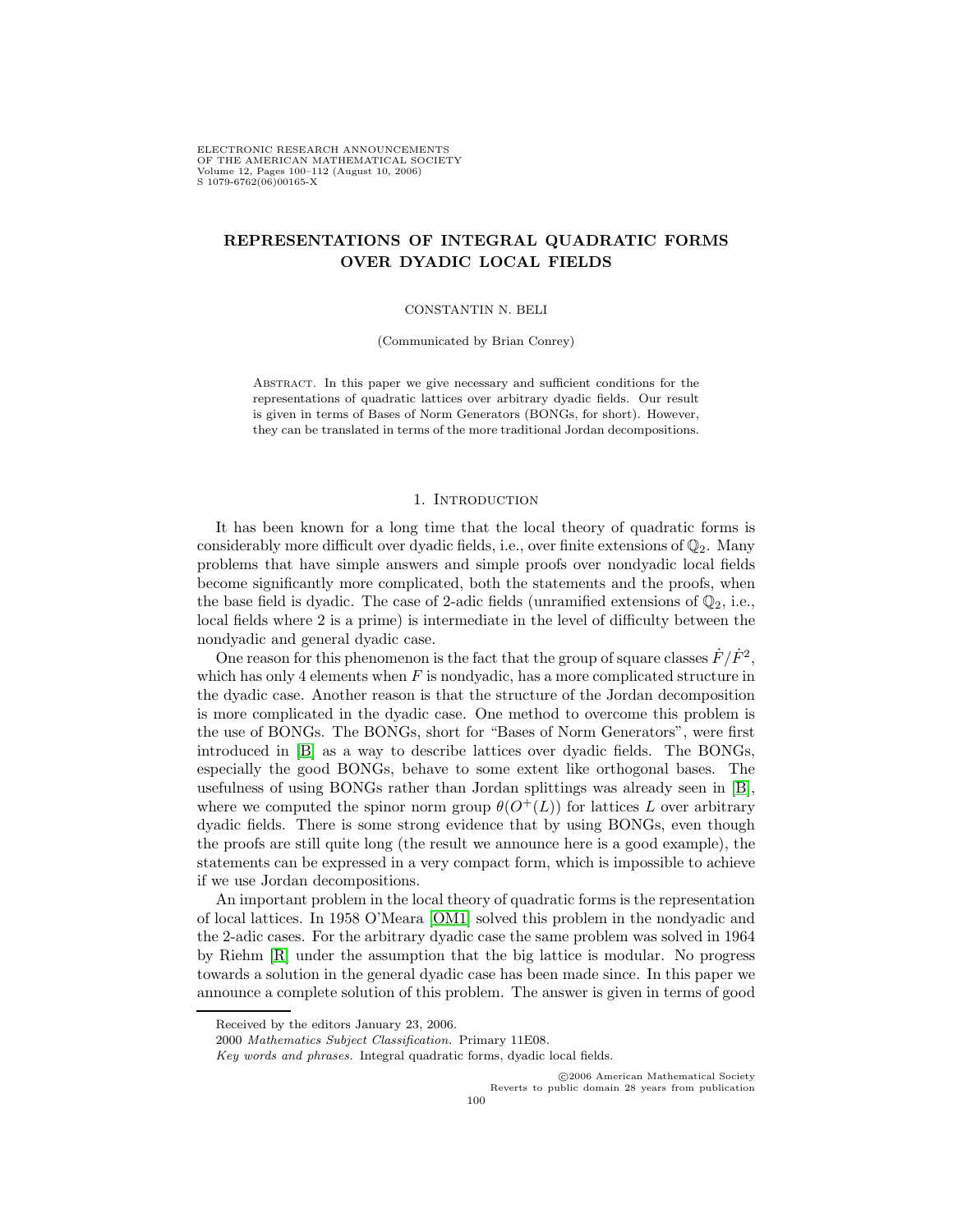BONGs. However, it can be easily translated in terms of Jordan decompositions and the fundamental invariants of the two lattices as described in [\[OM,](#page-12-3) §9].

## 2. Bases of norm generators (BONGs)

In this section, we describe quadratic lattices in terms of good BONGs, which we first introduced in [\[B\]](#page-12-0). That paper, together with Chapter 9 of [\[OM\]](#page-12-3), are prerequisites for this announcement. We now briefly recall the main notions and results from [\[OM\]](#page-12-3) and [\[B\]](#page-12-0) we use here. All quadratic spaces and lattices considered here will be over a dyadic local field F. We denote by  $\mathcal O$  the ring of integers in F, p the prime ideal,  $\mathcal{O}^{\times} := \mathcal{O} \setminus \mathfrak{p}$  the group of units,  $e := \text{ord } 2$ , and  $\pi$  a fixed prime element. For  $a \in \dot{F}$  we denote by  $\mathcal{D}(a)$  its quadratic defect,  $\mathcal{D}(a) = \bigcap_{x \in F} (a-x^2)\mathcal{O}$ . If ord a is odd, then  $d(a) = a\mathcal{O}$ . If  $a \in \mathcal{O}^{\times}$ , then  $\mathcal{D}(a)$  is one of the ideals  $0 \subset 4\mathcal{O} \subset$  $4\mathfrak{p}^{-1} \subset 4\mathfrak{p}^{-3} \subset \ldots \subset \mathfrak{p}^3 \subset \mathfrak{p}.$ 

For a given quadratic space V we will denote by  $B: V \times V \longrightarrow F$  the corresponding symmetric bilinear form and by  $Q: V \longrightarrow F$  the quadratic form  $Q(x) = B(x, x)$ . All the quadratic forms here are assumed nondegenerate.

Let L be a lattice of dimension n. We define  $L^{\sharp} := \{x \in FL \mid B(x,L) \subseteq \mathcal{O}\}\$ and, for any fractionary ideal  $\mathfrak{a}$ , we define  $L^{\mathfrak{a}} := \{x \in L \mid B(x,L) \subseteq \mathfrak{a}\} = L \cap \mathfrak{a}L^{\sharp}$ . If  $L = L_1 \perp L_2$ , then  $L^{\sharp} = L_1^{\sharp} \perp L_2^{\sharp}$  and  $L^{\mathfrak{a}} = L_1^{\mathfrak{a}} \perp L_2^{\mathfrak{a}}$ .

We introduce some fractionary ideals. The scale of L is  $\mathfrak{s}L := B(L, L)$ . The norm of L is the ideal generated by  $Q(L)$ ,  $nL := Q(L)\mathcal{O}$ . The volume of L is the ideal generated by the determinant of L,  $volL := (\det L)\mathcal{O}$ . We have  $25L \subseteq nL \subseteq 5L$ and  $volL \subseteq (\mathfrak{s}L)^n$ .

If  $\mathfrak{s}L = \mathfrak{a}$  and  $volL = \mathfrak{a}^n$  for some fractionary ideal  $\mathfrak{a}$ , we say that L is  $\mathfrak{a}$ -modular. An equivalent condition is that  $L^{\sharp} = \mathfrak{a}^{-1}L$ . If  $L = L_1 \perp L_2$ , then L is  $\mathfrak{a}$ -modular iff both  $L_1, L_2$  are **a**-modular.

An orthogonal splitting  $L = L_1 \perp ... \perp L_t$  is called a Jordan decomposition if all  $L_i$ 's are modular and  $\mathfrak{s}L_1 \supset \ldots \supset \mathfrak{s}L_t$ . Every lattice has Jordan decompositions. Moreover, t, dim  $L_i$  and  $\mathfrak{s}L_i$  for  $1 \leq i \leq t$  are independent of the choice of the Jordan decomposition.

If  $x_1, \ldots, x_n$  is a sequence of mutually orthogonal vectors with  $Q(x_i) = a_i$ , we say that  $V \cong [a_1,\ldots,a_n]$  relative to  $x_1,\ldots,x_n$  if  $V = F x_1 \perp \ldots \perp F x_n$ , and  $L \cong \langle a_1, \ldots, a_n \rangle$  relative to  $x_1, \ldots, x_n$  if  $L = \mathcal{O}x_1 \perp \ldots \perp \mathcal{O}x_n$ .

We denote by  $d : \dot{F}/\dot{F}^2 \longrightarrow \mathbb{N} \cup {\infty}$  the order of the "relative quadratic defect"  $d(a) := \text{ord } a^{-1} \mathcal{D}(a)$ . If  $a = \pi^R \varepsilon$ , then  $d(a) = 0$  if R is odd, and  $d(a) = d(\varepsilon) =$ ord  $\mathcal{D}(\varepsilon)$  if R is even. Thus  $d(F) = \{0, 1, 3, \ldots, 2e-1, 2e, \infty\}$ . This function satisfies the domination principle  $d(ab) \ge \min\{d(a), d(b)\}\text{, with equality if } d(a) \ne d(b).$ 

**Definition 2.1.** An element x of a lattice  $L$  is called a norm generator of  $L$  if  $nL = Q(x)\mathcal{O}$ . A sequence of vectors  $x_1, \ldots, x_n$  is called a *Basis of Norm Generators* (BONG) for a lattice L if  $x_1$  is a norm generator for L and  $x_2, \ldots, x_n$  is a BONG for  $pr_{x_1^{\perp}}L$ .

It is known that a BONG uniquely determines a lattice [\[B,](#page-12-0) Corollary 2.6]. Therefore, if  $x_1, \ldots, x_n$  is a BONG for L, we will write  $L = \langle x_1, \ldots, x_n \rangle$ . If moreover  $Q(x_i) = a_i$ , we say that  $L \cong \langle a_1, \ldots, a_n \rangle$  relative to the BONG  $x_1, \ldots, x_n$ .

If L is binary with  $nL = \alpha \mathcal{O}$ , we denote by  $a(L) := \alpha^{-2} \det L$  and by  $R(L) :=$ ord volL – 2ord  $nL$  = ord  $a(L)$ . Then  $a(L) \in F/{\mathcal{O}}^{\times 2}$  is an invariant of L which determines the class of L up to scaling. If  $L \cong \langle \alpha, \beta \rangle$ , then  $a(L) = \frac{\beta}{\alpha}$ . The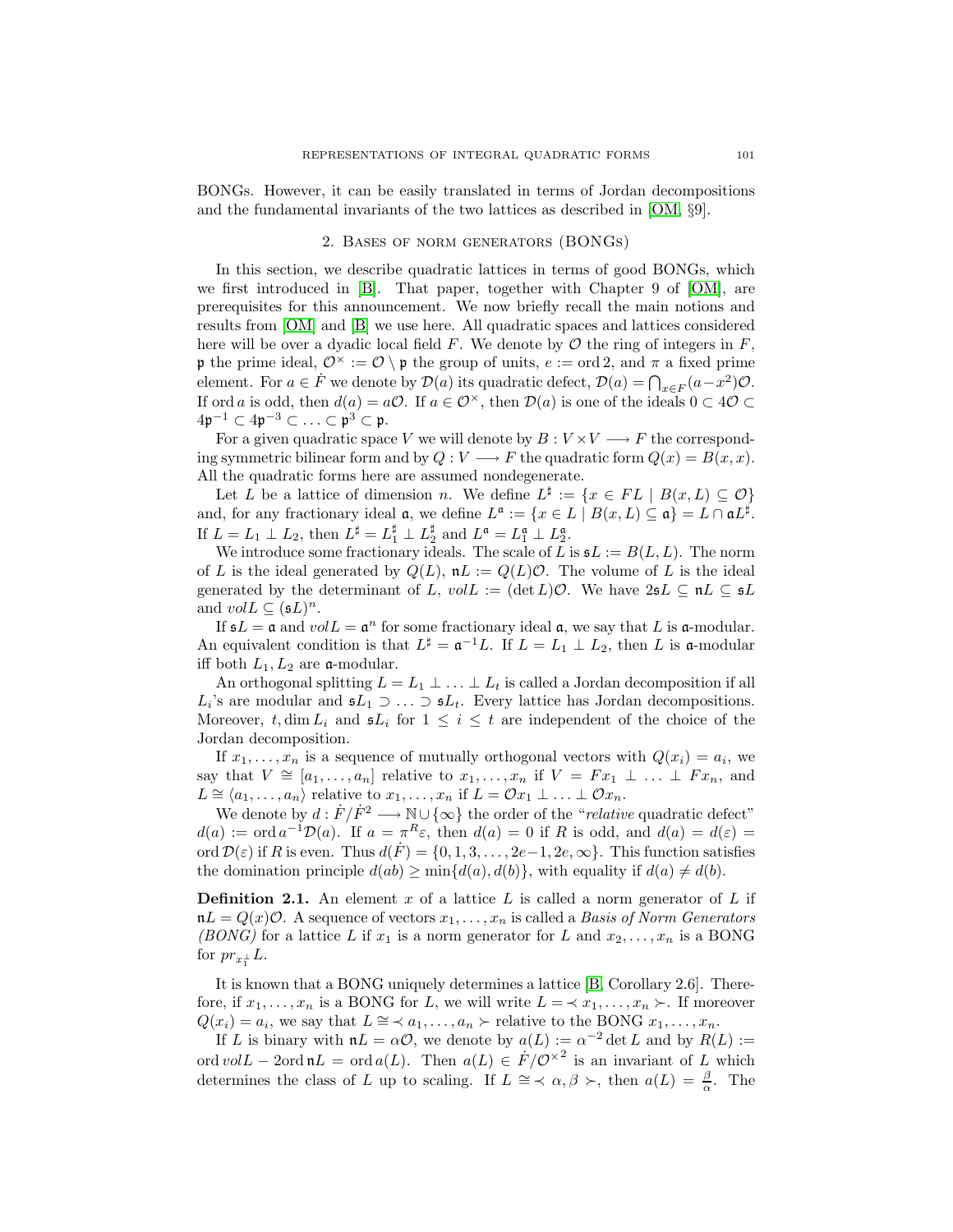set of all possible values of  $a(L)$ , where L is an arbitrary binary lattice is denoted by  $A = A_F$ . If  $a \in F$  and ord  $a = R$ , then  $a \in A$  if and only if  $R + 2e \ge 0$  and  $R + d(-a) \geq 0.$ 

**Definition 2.2.** A BONG  $x_1, \ldots, x_n$  for a lattice L is said to be a good BONG if ord  $Q(x_i) \leq \text{ord } Q(x_{i+2})$  for all  $1 \leq i \leq n-2$ .

A sequence  $x_1, \ldots, x_n$  of mutually orthogonal vectors with  $Q(x_i) = a_i$  and ord  $a_i = R_i$  is a good BONG for some lattice if and only if  $R_i \leq R_{i+2}$  for all  $1 \leq i \leq n-2$  and  $a_{i+1}/a_i \in \mathcal{A}$  for all  $1 \leq i \leq n-1$ . By the above description of A, the second condition is equivalent to  $R_{i+1} - R_i + 2e \geq 0$  and  $R_{i+1} - R_i + d(-a_i a_{i+1}) \geq 0.$ 

**Definition 2.3.** We say that  $L = L_1 \perp ... \perp L_m$  is a maximal norm splitting if each  $L_i$  is either unary or binary modular,  $\mathfrak{s}L_1 \supseteq \ldots \supseteq \mathfrak{s}L_m$  and  $\mathfrak{n}L_i = \mathfrak{n}L^{\mathfrak{s}L_i}$  for  $1 \leq i \leq m$ .

It follows from [\[B,](#page-12-0) Lemma 4.3(iii)] that we can obtain a good BONG for  $L$  by putting together the BONGs of the components of a maximal norm splitting of L. Conversely, every good BONG can be obtained in this way from some maximal norm splitting. By [\[B,](#page-12-0) Lemma 4.6], every lattice admits a maximal norm splitting and hence a good BONG. An algorithm to exhibit a maximal norm splitting of a lattice will be given in Section [7.](#page-9-0)

### 3. Classification in terms of BONGs

The problem of classifying lattices over arbitrary dyadic fields was solved by O'Meara in his renowned Theorem 93:28 in [\[OM\]](#page-12-3). Here we give an equivalent version of this theorem in term of BONGs. Our version has its own merit since its necessary and sufficient conditions are simpler than O'Meara's, and they require considerably less effort to verify. However, its main importance is that it is the first step towards solving the more complicated problem of representation.

First let us state O'Meara's theorem.

Given  $\alpha, \beta \in \dot{F}$  and a fractionary ideal  $\mathfrak{a}$  we say that  $\alpha \cong \beta$  mod  $\mathfrak{a}$  if  $\alpha/\beta \in \mathcal{O}^{\times}$ and  $\alpha \equiv \beta \varepsilon^2 \mod \mathfrak{a}$  for some  $\varepsilon \in \mathcal{O}^\times$ .

If L is a lattice, we define its norm group by  $\not{gl} := Q(L) + 2\mathfrak{s}L$ . Thus,  $\mathfrak{g}L$  is a subgroup of  $(F, +)$ . Let  $mL$  be the largest fractionary ideal contained in  $\not L$ . We define the weight of L by  $\mathfrak{w}L := \mathfrak{p}\mathfrak{m}L + 2\mathfrak{s}L$ . We have  $\mathfrak{n}L \supseteq \mathfrak{g}L \supseteq \mathfrak{w}l \supseteq 2\mathfrak{s}L$ . An element of  $\mathfrak{g}L$  of smallest order is called a norm generator of L. So a is a norm generator for L iff  $a \in \mathfrak{g}L$  and  $a\mathcal{O} = \mathfrak{n}L$ . For any norm generator we have  $\n  $\mathfrak{g}L = a\mathcal{O}^2 + \mathfrak{w}L$ . (Unfortunately there is some danger of confusion with the norm$ generators from the previous section. However, we can deduce which ones they are from the context. The norm generators from [\[OM\]](#page-12-3) are scalars while those from [\[B\]](#page-12-0) are vectors.)

Now let  $L = L_1 \perp ... \perp L_t$  be a Jordan splitting. Denote  $\mathfrak{s}_i = \mathfrak{s}L_i$ ,  $\mathfrak{g}_i =$  $\n *gl*<sup>*s<sub>i</sub>*</sup>, *w<sub>i</sub>* = *w*<sup>*Ls<sub>i</sub>*</sup> and let  $a_i$  be a norm generator for  $L^{s_i}$ . We have  $\mathfrak{g}_i = a_i \mathcal{O}^2 +$$  $\mathfrak{w}_i$ . Now  $t, \dim L_i, \mathfrak{s}_i, \mathfrak{w}_i, a_i$  are called the fundamental invariants of L. If L' is a second lattice, let  $t'$ , dim  $L'_i$ ,  $\mathfrak{s}'_i$ ,  $\mathfrak{w}'_i$ ,  $a'_i$  be its fundamental invariants. Also let  $\mathfrak{g}'_i$  be the fundamental norm groups of  $L'$ . Then we say that  $L$  and  $L'$  have the same fundamental type if  $t = t'$ , dim  $L_i = \dim L'_i$ ,  $\mathfrak{s}_i = \mathfrak{s}'_i$  and  $\mathfrak{g}_i = \mathfrak{g}'_i$ . Some equivalent conditions are  $t = t'$ ,  $\dim L_i = \dim L'_i$ ,  $\mathfrak{s}_i = \mathfrak{s}'_i$ ,  $\mathfrak{w}_i = \mathfrak{w}'_i$  and  $a_i \cong a'_i \mod \mathfrak{w}_i$ .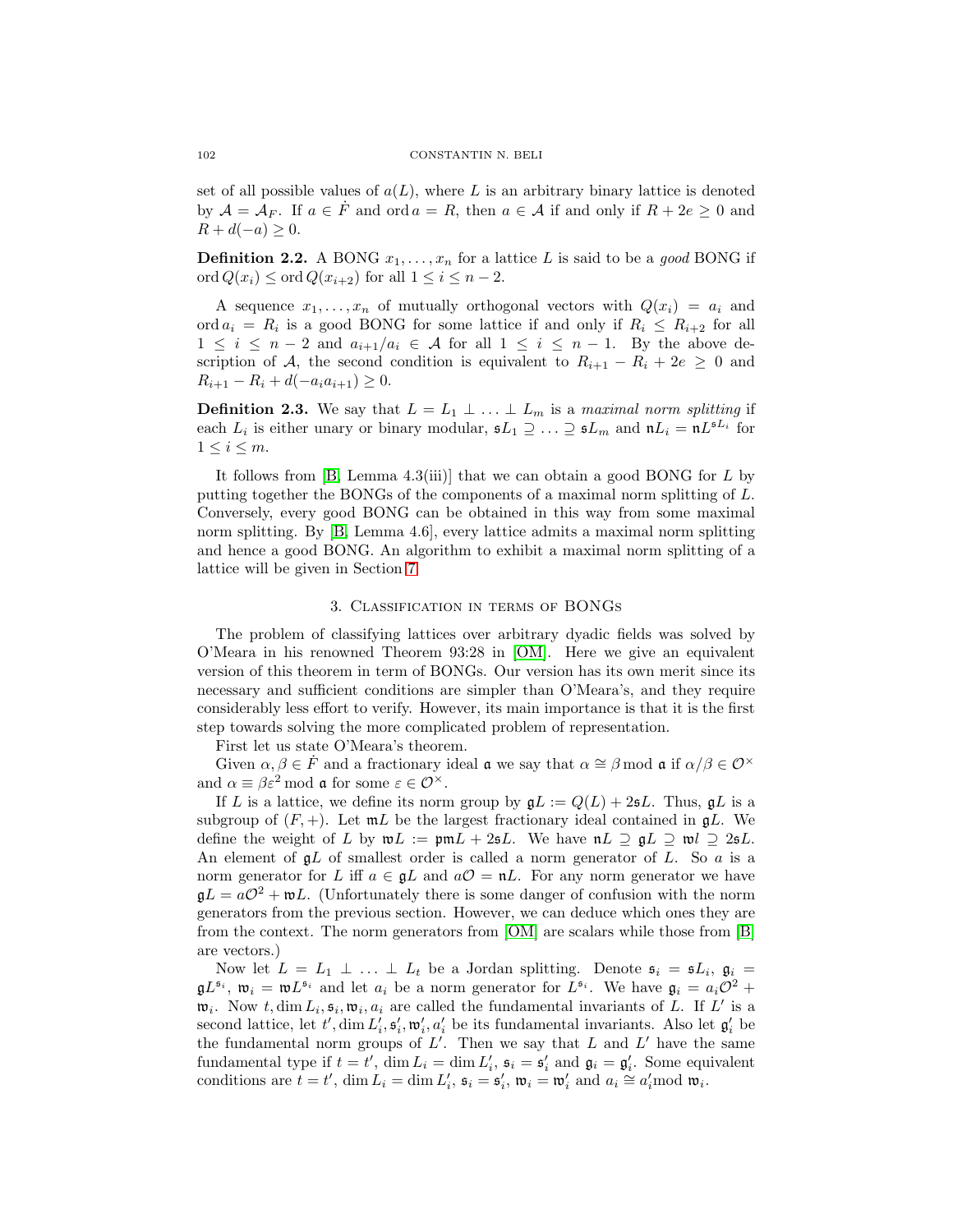Denote  $s_i = \text{ord } \mathfrak{s}_i$  and  $u_i = \text{ord } a_i$ . We now introduce the ideals  $\mathfrak{f}_i$  for  $1 \leq i \leq i$ t − 1 by  $\mathfrak{s}_i^2 \mathfrak{f}_i = \sum \mathcal{D}(\alpha \beta)$  if  $u_i + u_{i+1}$  is odd, and  $\mathfrak{s}_i^2 \mathfrak{f}_i = \sum \mathcal{D}(\alpha \beta) + 2\mathfrak{p}^{(u_i + u_{i+1})/2 + s_i}$ if  $u_i + u_{i+1}$  is even. Here  $\alpha$  and  $\beta$  run over  $\mathfrak{g}_i$  and  $\mathfrak{g}_{i+1}$ , respectively.

We now state O'Meara's theorem. Let L be as above. If  $L_{(i)} := L_1 \perp ... \perp L_i$ , we call  $L_{(1)} \subset \ldots \subset L_{(t)}$  the Jordan chain associated with the splitting  $L = L_1 \perp$  $\ldots \perp L_t$ . Let K be a second lattice and  $K_{(1)} \subset \ldots \subset K_{(t')}$  a Jordan chain for K.

**Theorem 3.1.** We have  $L \cong K$  iff  $FL \cong FK$ , L and K have the same fundamental type and the following conditions hold for  $1 \leq i \leq t - 1$ :

- (i) det  $L_{(i)}$ / det  $K_{(i)} \cong 1 \text{ mod } f_i$ .
- (ii)  $FL_{(i)} \rightarrow FK_{(i)} \perp [a_{i+1}]$  when  $\mathfrak{f}_i \subset 4a_{i+1}\mathfrak{w}_{i+1}^{-1}$ .
- (iii)  $FL_{(i)} \rightarrow FK_{(i)} \perp [a_i]$  when  $\mathfrak{f}_i \subset 4a_i \mathfrak{w}_i^{-1}$ .

We now translate O'Meara's theorem in terms of BONGs.

Suppose that  $L \cong \langle a_1, \ldots, a_n \rangle$  relative to a good BONG with ord  $a_i = R_i$ . For any  $1 \leq i \leq n$ , let  $\alpha_i$  be the minimum of the following three sets of numbers:

$$
\{(R_{i+1} - R_i)/2 + e\}, \{R_{i+1} - R_j + d(-a_j a_{j+1}) : 1 \le j \le i\},\
$$
  

$$
\{R_{j+1} - R_i + d(-a_j a_{j+1}) : i \le j < n\}.
$$

The numbers  $R_i$  and  $\alpha_i$  are invariants of the lattice L since they do not depend on the choice of the good BONG. Therefore we denote them by  $R_i(L)$  and  $\alpha_i(L)$ . The invariants  $\alpha_i$  enjoy some properties such as:

- (P1) The sequence  $(R_i + \alpha_i)$  is increasing and  $(-R_{i+1} + \alpha_i)$  is decreasing.
- (P2)  $\alpha_i \geq 0$  with equality if and only if  $R_{i+1} R_i = -2e$ .
- (P3) If  $R_{i+1} R_i \le 2e$ , then  $\alpha_i \ge R_{i+1} R_i$  with equality if and only if  $R_{i+1}$   $R_i = 2e$  or  $R_{i+1} - R_i$  is odd.
- (P4)  $\alpha_i = (R_{i+1} R_i)/2 + e$  if  $R_{i+1} R_i \geq 2e$ .
- (P5)  $\alpha_i$  is  $\lt 2e$ ,  $= 2e$  or  $> 2e$  if  $R_{i+1} R_i$  is so.
- (P6) If  $R_{i-1} = R_{i+1}$ , then  $\alpha_{i-1} + \alpha_i \leq 2e$ .
- (P7)  $\alpha_i(L^{\sharp}) = \alpha_{n-i}(L)$ .

The invariants  $R_i$  and  $\alpha_i$  can be written in terms of the fundamental invariants of L. Let  $L = L_1 \perp ... \perp L_t$  be a Jordan splitting,  $L_{(1)} \subset ... \subset L_{(t)}$  the associated Jordan chain, and let  $t, \dim L_k, \mathfrak{s}_k, \mathfrak{w}_k$  and  $a_k$  be the fundamental invariants. (We denote the norm generators by  $a_k$ , not  $a_k$ , in order to prevent confusion with the  $a_i$ 's from  $L \cong \langle a_1,\ldots,a_n \rangle$ . Let  $n_k = \dim L_{(k)}, r_k = \text{ord } \mathfrak{s}_k, u_k = \text{ord } a_k$ , and let  $f_k$  be the invariants described above. Then for any  $n_{k-1} + 1 \leq i \leq n_k$ , we have

$$
R_i = \begin{cases} u_k & \text{if } i \equiv n_{k-1} + 1 \pmod{2}; \\ 2r_k - u_k & \text{if } i \equiv n_{k-1} \pmod{2}. \end{cases}
$$

Alternatively,  $R_i = u_k$  if  $i \equiv n_k + 1 \pmod{2}$ , and  $R_i = 2r_k - u_k$  if  $i \equiv n_k \pmod{2}$ .

If  $n_{k-1} < i < n_k$ , then  $R_i + \alpha_i = \text{ord}\,\mathfrak{w}_k$  and  $-R_{i+1} + \alpha_i = \text{ord}\,\mathfrak{w}_{t-k}^{\sharp}$ . If  $i = n_k$ , then  $\alpha_i = \text{ord } \mathfrak{f}_k$  unless  $R_{i+1} - R_i$  is odd and > 2e. In this case,  $\alpha_i =$  $(R_{i+1} - R_i)/2 + e$  but ord  $f_k = R_{i+1} - R_i$ . In particular,  $\alpha_i$  and ord  $f_k$  are both > 2e, and hence both of the conditions  $d(a) \geq \alpha_i$  and  $d(a) \geq \text{ord } f_k$  are equivalent to  $a \in \dot{F}^2$ . In the case when  $L_k$  is unary we have  $a_k^{-1} \mathfrak{w}_k = \mathfrak{f}_{k-1} + \mathfrak{f}_k + 2\mathcal{O}$ . If we denote  $i = n_k = n_{k-1} + 1$ , we get  $-R_i + \text{ord } \mathfrak{w}_k = \min\{\text{ord } \mathfrak{f}_{k-1}, \text{ord } \mathfrak{f}_k, e\}$ , which implies ord  $\mathfrak{w}_k = \min\{R_i + \alpha_{i-1}, R_i + \alpha_i, R_i + e\}$ . (If  $k = 1$ , so  $i = 1$ , then we ignore  $\mathfrak{f}_{k-1}$  and  $\alpha_{i-1}$  above. If  $k = t$ , so  $i = n$ , then we ignore  $\mathfrak{f}_k$  and  $\alpha_i$ .)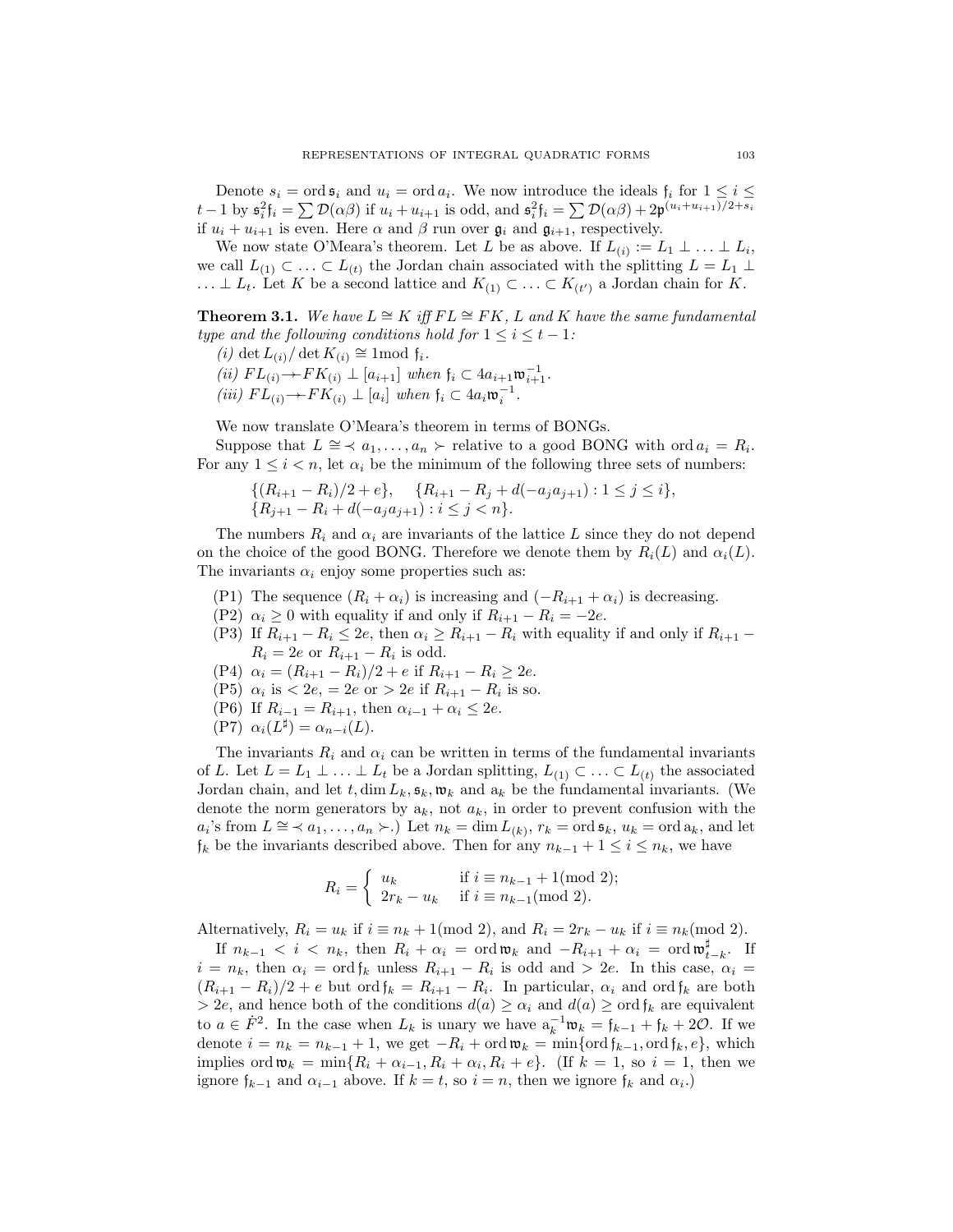In terms of BONGs, O'Meara's Theorem 93:28 can be stated as follows:

<span id="page-4-0"></span>**Theorem 3.2.** Let  $L \cong \langle a_1, \ldots, a_n \rangle$  and  $K \cong \langle b_1, \ldots, b_n \rangle$  relative to some good BONGs with  $R_i(L) = R_i$ ,  $R_i(K) = S_i$ ,  $\alpha_i(L) = \alpha_i$  and  $\alpha_i(K) = \beta_i$ . If  $FL \cong FK$ , then  $L \cong K$  if and only if:

- (i)  $R_i = S_i$  for  $1 \leq i \leq n$ .
- (ii)  $\alpha_i = \beta_i$  for  $1 \leq i \leq n-1$ .
- (iii)  $d(a_1 \cdots a_i b_1 \cdots b_i) \geq \alpha_i$  for  $1 \leq i \leq n-1$ .
- (iv)  $[b_1,\ldots,b_{i-1}]\rightarrow [a_1,\ldots,a_i]$  for any  $2 \leq i \leq n-1$  such that  $\alpha_{i-1}+\alpha_i > 2e$ .

The four conditions are equivalent to the conditions of O'Meara's classification theorem [\[OM,](#page-12-3) 93:28]. Namely, if  $K = K_1 \perp ... \perp K_{t'}$  is a Jordan splitting, and  $\mathfrak{s}'_k, \mathfrak{w}'_k, b_k$  and  $\mathfrak{f}'_k$  are the invariants for K, then: (i) is equivalent to  $t = t'$ , dim  $L_k =$  $\dim K_k$ ,  $\mathfrak{s}_k = \mathfrak{s}'_k$  and  $a_k \mathcal{O} = b_k \mathcal{O}$ ; assuming that (i) holds, (ii) is equivalent to  $\mathfrak{w}_k =$  $\mathfrak{w}'_k$  and  $\mathfrak{f}_k = \mathfrak{f}'_k$ ; assuming that (i) and (ii) hold, (iii) is equivalent to  $a_k \cong b_k \mod \mathfrak{w}_k$ and condition (i) of  $[OM, 93:28]$  $[OM, 93:28]$ ; assuming that  $(i)$ –(iii) hold, (iv) is equivalent to conditions (ii) and (iii) of [\[OM,](#page-12-3) 93:28]. More details of the proof of Theorem [3.2](#page-4-0) will be presented in [\[B1\]](#page-12-4).

# 4. Representations in terms of BONGs

<span id="page-4-2"></span>4.1. **The invariants**  $d[\epsilon a_{1,i}b_{1,j}]$  and  $d[\epsilon a_{i,j}]$ . If  $x_1, x_2, \ldots$  is a sequence in F and  $j \geq i$ , we define  $x_{i,j} := x_i \cdots x_j$ . By convention, we set  $x_{i,i-1} := 1$ .

**Definition 4.1.** Suppose that  $M \cong \langle a_1, \ldots, a_m \rangle$  and  $N \cong \langle b_1, \ldots, b_n \rangle$  relative to some good BONGs. Let  $\alpha_i(M) = \alpha_i$  and  $\alpha_i(N) = \beta_i$ . Then for any  $0 \leq i \leq m, 0 \leq j \leq n$  and  $\varepsilon \in \overline{F}$ , we define

$$
d[\varepsilon a_{1,i}b_{1,j}] := \min\{d(\varepsilon a_{1,i}b_{1,j}), \alpha_i, \beta_j\}.
$$

(If  $i = 0$  or m, we ignore  $\alpha_i$ ; if  $j = 0$  or n, we ignore  $\beta_i$ .) For  $0 \leq i-1 \leq j \leq m$ , we define

$$
d[\varepsilon a_{i,j}] := d[\varepsilon a_{1,j}a_{1,i-1}] = \min\{d(\varepsilon a_{i,j}), \alpha_{i-1}, \alpha_j\}.
$$

(If  $i = 1$  or  $m + 1$ , we ignore  $\alpha_{i-1}$ ; if  $j = 0$  or m, we ignore  $\alpha_i$ .)

<span id="page-4-1"></span>**Lemma 4.2.**  $d[\epsilon a_{1,i}b_{1,j}]$  and  $d[\epsilon a_{i,j}]$  are independent of the choice of the BONGs.

The proof of this lemma uses Theorem [3.2\(](#page-4-0)ii). Therefore, if  $M \cong \langle a'_1, \ldots, a'_m \rangle$ and  $N \cong \langle b'_1,\ldots,b'_n \rangle$  relative to some other good BONGs, then  $d(a_{1,i}a'_{1,i}) \geq \alpha_i$ and  $d(b_{1,j}b'_{1,j}) \geq \beta_j$ .

The invariants  $d[ea_{1,i}b_{1,j}]$  satisfy the following domination principle: If we have a third lattice  $K \cong \langle c_1,\ldots,c_k\rangle$  with  $\alpha_i(K) = \gamma_i$ , then

$$
d[\varepsilon \varepsilon' a_{1,i} c_{1,\ell}] \ge \min\{d[\varepsilon a_{1,i} b_{1,j}], d[\varepsilon' b_{1,j} c_{1,\ell}]\}.
$$

Similarly, if some of the lattices  $M, N, K$  are the same, we get inequalities involving also terms of the form  $d[\epsilon a_{i,j}]$ . For example, since  $d[\epsilon' a_{1,i} a_{1,\ell}] = d[\epsilon' a_{i+1,\ell}]$ , the numbers  $d[\epsilon a_{1,i}b_{1,j}], d[\epsilon' a_{i+1,\ell}]$  and  $d[\epsilon \epsilon' a_{1,\ell}b_{1,j}]$  satisfy the domination principle.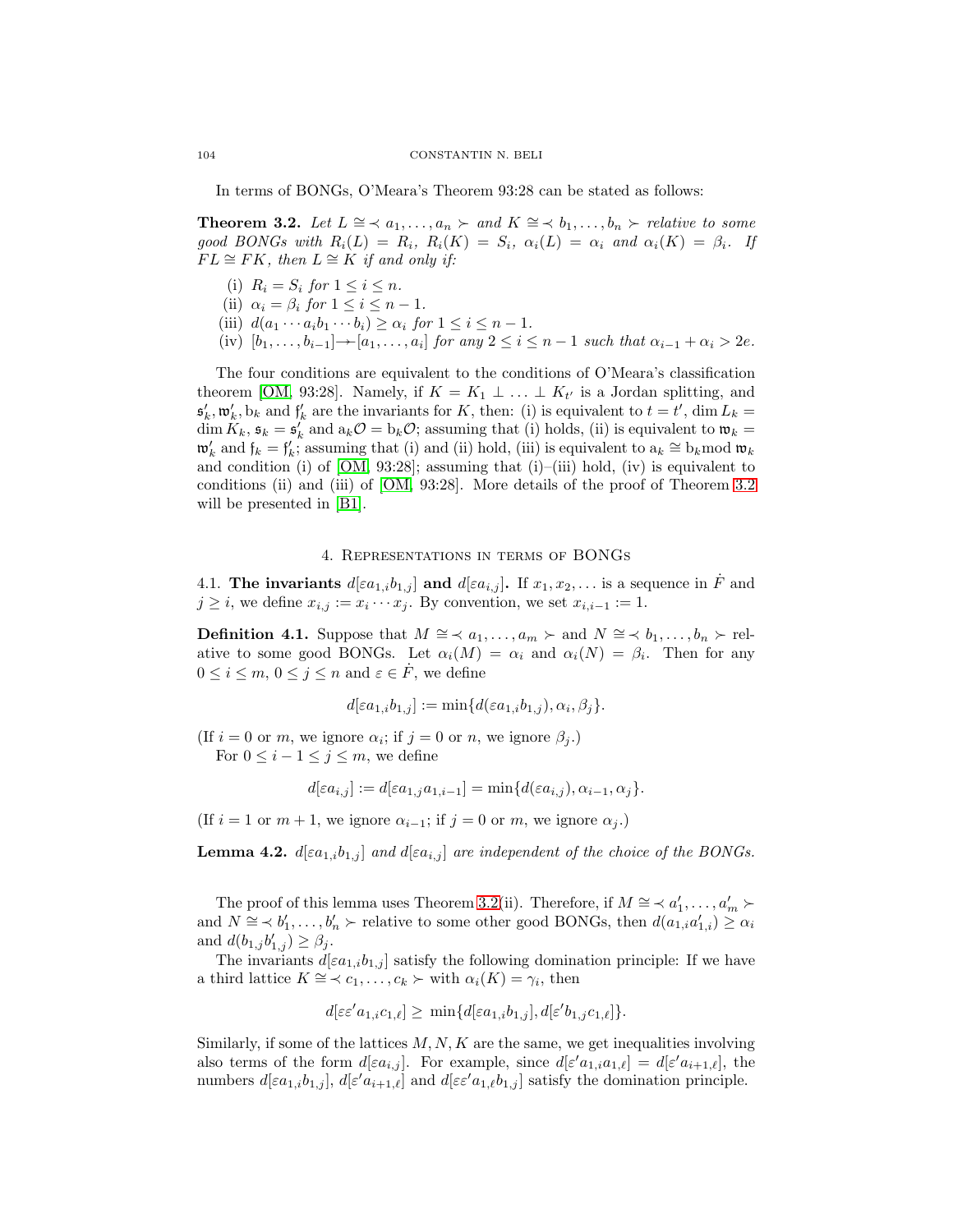4.2. **Statement of the main theorem.** It is assumed throughout this subsection that  $M \cong \langle a_1,\ldots,a_m\rangle$  and  $N \cong \langle b_1,\ldots,b_n\rangle$  relative to some good BONGs. Let  $R_i = R_i(M) = \text{ord } a_i, S_i = R_i(N) = \text{ord } b_i, \alpha_i = \alpha_i(M) \text{ and } \beta_i = \alpha_i(N).$ 

<span id="page-5-1"></span>**Definition 4.3.** For any  $1 \leq i \leq \min\{m-1, n\}$ , we define

$$
A_i := \min\{(R_{i+1} - S_i)/2 + e, R_{i+1} - S_i + d[-a_{1,i+1}b_{1,i-1}],
$$
  

$$
R_{i+1} + R_{i+2} - S_{i-1} - S_i + d[a_{1,i+2}b_{1,i-2}]\}.
$$

If  $n \leq m-2$ , we define

$$
S_{n+1} + A_{n+1} := \min\{R_{n+2} + d[-a_{1,n+2}b_{1,n}],
$$
  

$$
R_{n+2} + R_{n+3} - S_n + d[a_{1,n+3}b_{1,n-1}]\}.
$$

In the above definition, we ignore those terms that do not make sense. That is, if  $i = 1$  or  $m - 1$ , then we ignore  $R_{i+1} + R_{i+2} - S_{i-1} - S_i + d[a_{1,i+2}b_{1,i-2}]$  from the definition of  $A_i$ ; and if  $n = m-2$ , then we ignore  $R_{n+2}+R_{n+3}-S_n+d[a_{1,n+3}b_{1,n-1}]$ from the definition of  $S_{n+1} + A_{n+1}$ .

In view of Lemma [4.2,](#page-4-1)  $A_i$  does not depend on the BONGs. Hence we can write  $A_i = A_i(M, N)$ . The same holds for  $S_{n+1} + A_{n+1}$ .

Remark 4.4. The definition of  $S_{n+1} + A_{n+1}$  is justified as follows. Since  $S_{n+1}$  is not defined, we assume that  $S_{n+1} \gg 0$  is arbitrary. If we put  $i = n + 1$  in the formula for  $A_i$  and add  $S_{n+1}$ , we get  $S_{n+1} + A_{n+1} = \min\{(R_{n+2} + S_{n+1})/2 + e, R_{n+2} + \cdots\}$  $d[-a_{1,n+2}b_{1,n}], R_{n+2}+R_{n+3}-S_n+d[a_{1,n+3}b_{1,n-1}]\}$ . But  $(R_{n+2}+S_{n+1})/2+e \longrightarrow \infty$ as  $S_{n+1} \longrightarrow \infty$ ; so it can be removed.

The following theorem, formulated in terms of invariants derived from good BONGs, is our solution to the representation problem of quadratic lattices over arbitrary dyadic local fields. A complete proof will be presented in [\[B2\]](#page-12-5).

<span id="page-5-0"></span>**Theorem 4.5.** Assume that  $FN \rightarrow FM$ . Then  $N \rightarrow M$  if and only if:

- (i) For any  $1 \leq i \leq n$ , we have either  $R_i \leq S_i$  or  $1 < i < m$  and  $R_i + R_{i+1} \leq n$  $S_{i-1} + S_i$ .
- (ii) For any  $1 \le i \le \min\{m-1, n\}$  we have  $d[a_{1,i}b_{1,i}] \ge A_i$ .
- (iii) For any  $1 < i \leq \min\{m-1, n+1\}$  such that  $R_{i+1} > S_{i-1}$  and  $A_{i-1} + A_i >$  $2e + R_i - S_i$ , we have  $[b_1, \ldots, b_{i-1}] \rightarrow [a_1, \ldots, a_i]$ .
- (iv) For any  $1 < i \leq \min\{m-2, n+1\}$  such that  $S_i \geq R_{i+2} > S_{i-1} + 2e \geq$  $R_{i+1} + 2e$ , we have  $[b_1, \ldots, b_{i-1}] \rightarrow [a_1, \ldots, a_{i+1}]$ . (If  $i = n + 1$ , we ignore the condition  $S_i > R_{i+2}$ .

Note that if  $n \leq m-2$  and  $i = n+1$ , then the inequality  $A_{i-1}+A_i > 2e+R_i-S_i$ from Theorem [4.5\(](#page-5-0)iii) can be written as  $A_n + S_{n+1} + A_{n+1} > 2e + R_{n+1}$ . It makes sense since  $S_{n+1} + A_{n+1}$  is defined although  $S_{n+1}$  and  $A_{n+1}$  are not.

4.3. **Some remarks.** Conditions  $(i)$ –(iv) of Theorem [4.5](#page-5-0) have some consequences. The  $A_i$ 's are generalizations of the  $\alpha_i$  invariants. One can prove that  $A_i(L, L) =$ 

 $\alpha_i(L)$ . If, in addition,  $m = n$ , then we have a property similar to (P7):  $A_i(M, N) =$  $A_{n-i}(N^{\sharp}, M^{\sharp}).$ 

<span id="page-5-2"></span>When  $m = n$ , conditions (i) and (iii) of Theorem [4.5](#page-5-0) for the lattices  $N^{\sharp}, M^{\sharp}$  at an index i are equivalent to the similar conditions for  $M, N$  at the index  $n + 1 - i$ , while conditions (ii) and (iv) for  $N^{\sharp}, M^{\sharp}$  at i are equivalent to those for M, N at  $n - i$ .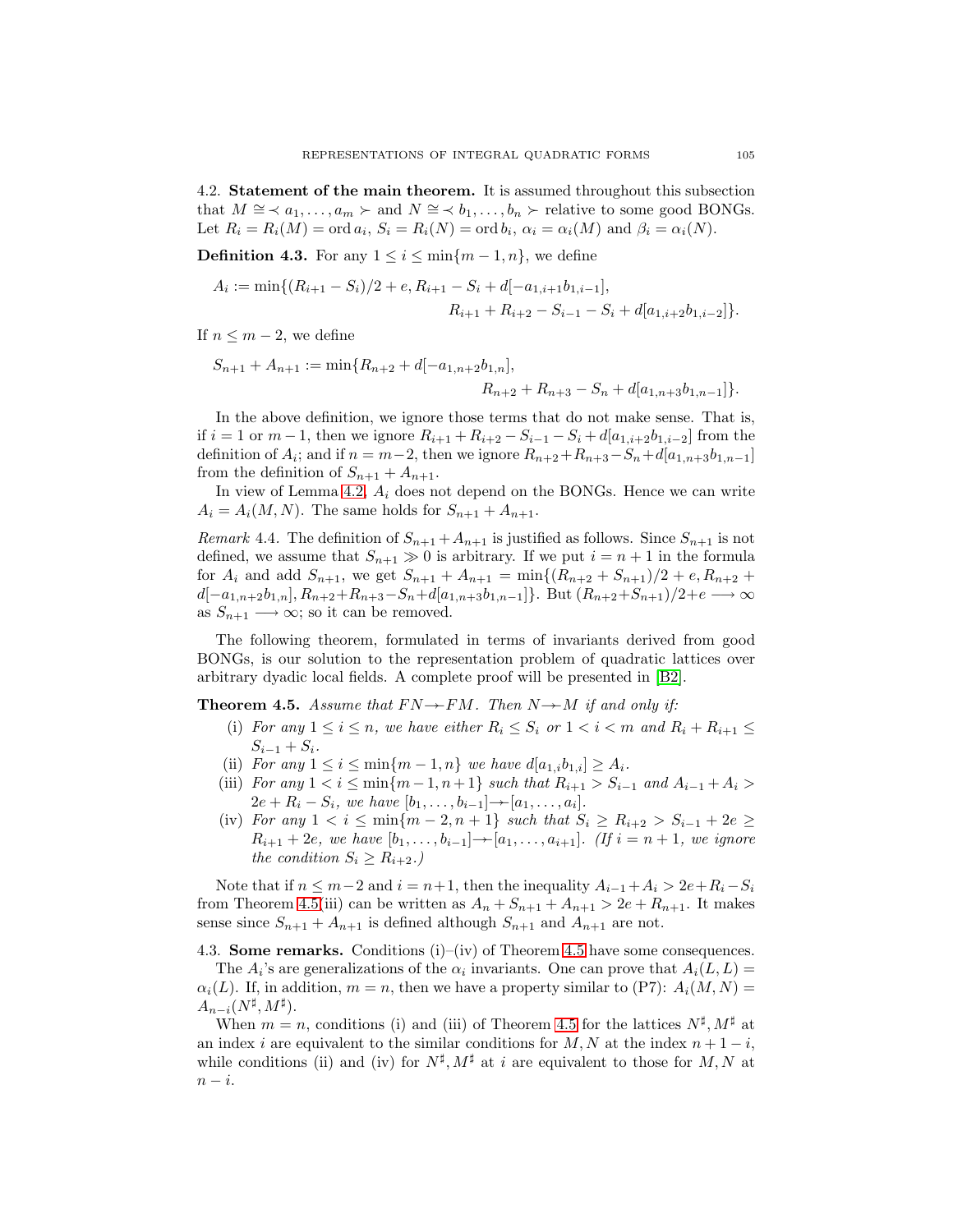**Lemma 4.6.** If  $M, N$  satisfy condition (i) of Theorem [4.5](#page-5-0), then: (i)  $R_i + R_{i+1} \leq S_i + S_{i+1}$  for  $1 \leq i \leq n-1$ . (ii) If  $R_i + R_{i+1} > S_{i-1} + S_i$ , then  $R_{i+1} > S_{i-1}$ . (iii) If  $R_{i+1} \geq S_{i-1}$ , then  $R_i \leq S_i$ .

In some cases conditions (ii) and (iii) of Theorem [4.5](#page-5-0) need not be verified; see Lemmas [4.8](#page-6-0) and [4.9](#page-6-1) below.

**Definition 4.7.** An index  $1 \leq i \leq \min\{m, n+1\}$  is called *essential* for the pair of lattices  $M, N$  if  $R_{i+1} > S_{i-1}$  and  $R_{i+1} + R_{i+2} > S_{i-2} + S_{i-1}$ . (The inequalities that do not make sense because  $R_{i+1}, R_{i+2}, S_{i-2}$  or  $S_{i-1}$  is not defined are ignored.)

<span id="page-6-0"></span>**Lemma 4.8.** Condition (ii) of Theorem 4.1 is vacuous at an index  $i$  if both  $i$  and  $i+1$  are not essential.

<span id="page-6-1"></span>**Lemma 4.9.** Condition (iii) of Theorem 4.1 is vacuous at an index i if i is not essential.

### 5. Representations in terms of Jordan decompositions

Let  $L \cong \langle a_1, \ldots, a_n \rangle$  be relative to a good BONG, and let  $L = L_1 \perp \ldots \perp L_t$ be a Jordan decomposition. Let  $L_{(k)}$ ,  $\mathfrak{s}_k$ ,  $\mathfrak{a}_k$ ,  $\mathfrak{w}_k$  and  $\mathfrak{f}_k$  be defined as in Section 3, and let  $R_i(L) = R_i$  and  $\alpha_i(L) = \alpha_i$ . Recall that for  $j \geq i$ ,  $a_{i,j}$  is defined to be the product  $a_i \cdots a_j$ . Also,  $a_{i,i-1}$  is set to be equal to 1. For the sake of convenience, the space  $[a_1,\ldots,a_i]$  is interpreted as the 0 space when  $i=0$ .

**Definition 5.1.** For any  $1 \leq i \leq n-1$ , an element  $X_i \in \dot{F}/\dot{F}^2$  is called an approximation for  $a_{1,i}$ , denoted  $X_i \sim a_{1,i}$ , if  $d(a_{1,i}X_i) \geq \alpha_i$ . For  $i = 0$  or n, we write  $X_0 \sim a_{1,0}$  if  $X_0 = 1$ , and  $X_n \sim a_{1,n}$  if  $X_n = \det FL$  (in  $\dot{F}/\dot{F}^2$ ).

**Definition 5.2.** Let  $1 \leq i \leq n-1$  and let  $V_i$  be a quadratic space of dimension i such that det  $V_i$  is an approximation for  $a_{1,i}$ . We say that  $V_i$  is an approximation to the left for  $[a_1,\ldots,a_i]$  if  $\alpha_{i-1} + \alpha_i > 2e$  or  $i = 1$  implies  $[a_1,\ldots,a_{i-1}] \rightarrow V_i$ ; an approximation to the right if  $\alpha_i + \alpha_{i+1} > 2e$  or  $i = n-1$  implies  $V_i \rightarrow [a_1, \ldots, a_{i+1}]$ ; an approximation if it is an approximation both to the left and right. We denote this by  $V_i \sim_l (resp. \sim_r or \sim) [a_1, \ldots, a_i]$ . By convention, if  $i = 0$  or n, we say that  $V_i \sim [a_1,\ldots,a_i]$  if  $V_0 \cong 0$ , resp.  $V_n \cong FL$ .

Note that Definitions 5.1 and 5.2 refer to the good BONG at hand. However, one can prove that these definitions are independent of the choice of the good BONG for L.

We want to obtain approximations for  $a_{1,i}$  and  $[a_1,\ldots,a_i]$  in terms of the Jordan decompositions.

**Lemma 5.3.** Let  $n_{k-1} \leq i \leq n_k$  with  $1 \leq k \leq t$ .

(i) If  $i \equiv n_{k-1} \pmod{2}$ , then  $X_i = (-1)^{(i-n_{k-1})/2} \det FL_{(k-1)}$  approximates  $a_{1,i}$ .

(ii) If  $i \equiv n_{k-1} + 1 \pmod{2}$ , then  $X_i = a_k \det FL_{(k-1)}$  approximates  $a_{1,i}$ .

Alternatively, if  $n_{k-1} < i \leq n_k$  with  $1 \leq k \leq t$ , then

- (i') If  $i \equiv n_k \pmod{2}$ , then  $X_i = (-1)^{(n_k i)/2} \det FL_{(k)}$  approximates  $a_{1,i}$ .
- (ii') If  $i \equiv n_k + 1 \pmod{2}$ , then  $X_i = a_k \det FL_{(k)}$  approximates  $a_{1,i}$ .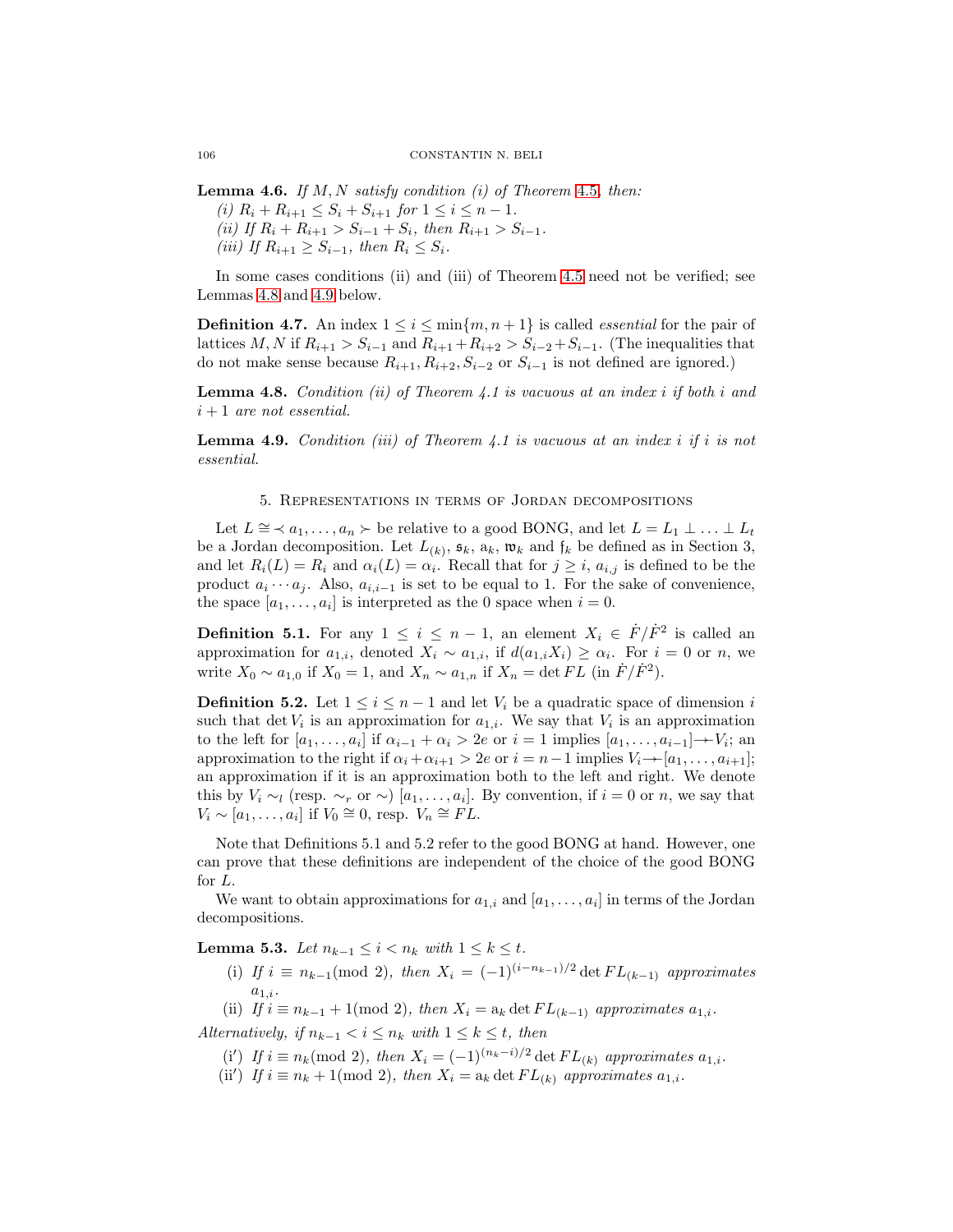Before finding approximates for  $[a_1,\ldots,a_i]$ , note that if  $R_{i-1} = R_{i+1}$ , then, by (P6),  $\alpha_{i-1} + \alpha_i \leq 2e$ . So for any  $V_i$  with dim  $V_i = i$  and det  $V_i \sim a_{1,i}$ , we have  $V_i \sim_l [a_1,\ldots,a_i]$ . Similarly if  $R_i = R_{i+2}$ , then  $V_i \sim_r [a_1,\ldots,a_i]$  for any  $V_i$  with dim  $V_i = i$  and det  $V_i \sim a_{1,i}$ .

<span id="page-7-0"></span>If  $W \rightarrow V$  are two quadratic spaces, then we denote by  $V \top W$  a quadratic space U such that  $V \cong W \perp U$ .

**Lemma 5.4.** Let  $0 \leq i \leq n$ . Then:

- (i) If  $i = n_k$  and  $V_i = FL_{(k)}$ , then  $V_i \sim [a_1, \ldots, a_i]$ .
- (ii) If  $i = n_k + 1 < n_{k+1}$  and  $V_i = FL_{(k)} \perp [a_{k+1}]$ , then  $V_i \sim_l [a_1, \ldots, a_i]$ . If moreover  $R_i = R_{i+2}$ , then  $V_i \sim [a_1, \ldots, a_i]$ .
- (iii) If  $i = n_k 1 > n_{k-1}$  and  $V_i = FL_{(k)}\top[a_k]$ , then  $V_i \sim_r [a_1, \ldots, a_i]$ . If moreover  $R_{i-1} = R_{i+1}$ , then  $V_i \sim [a_1, \ldots, a_i]$ .

<span id="page-7-1"></span>**Lemma 5.5.** Suppose that  $0 \leq i \leq n$  is not of the form  $i = n_k$  and that neither  $R_{i-1} = R_{i+1}$  nor  $R_i = R_{i+2}$  holds.

- (i) Then  $i = n_{k-1} + 1 = n_k 1$  for some k such that  $L_k$  is binary, and we have  $nL_k = nL^{s_k}$  regardless of the choice of the Jordan decomposition.
- (ii) Assume that  $a_k \in Q(FL_k)$ . (In particular this happens if we take  $a_k \in$  $Q(L_k)$  with  $\mathfrak{n}L_k = \mathfrak{a}_k \mathcal{O}$ .) Then both  $FL_{(k-1)} \perp [\mathfrak{a}_k]$  and  $FL_{(k)}\top [\mathfrak{a}_k]$  approximate  $[a_1, \ldots, a_i]$ .

In all the other cases not described in Lemmas [5.4](#page-7-0) and [5.5,](#page-7-1) we have both  $R_{i-1} =$  $R_{i+1}$  and  $R_i = R_{i+2}$ . So  $V_i \cong [a_1, \ldots, a_i]$  whenever dim  $V_i = i$  and det  $V_i \sim a_{1,i}$ .

Suppose now that we have two lattices  $M, N$ . Let  $X_i, Y_i, V_i$  and  $W_i$  be approximations for  $a_{1,i}, b_{1,i}, [a_1,\ldots,a_i]$  and  $[b_1,\ldots,b_i]$ , respectively. Then in Definition [4.1,](#page-4-2) we can replace the products  $a_{1,i}$  and  $b_{1,i}$  by their approximations. So  $d[\epsilon a_{1,i}b_{1,j}] =$  $d[\epsilon X_i Y_j] := \min\{d(\epsilon X_i Y_j), \alpha_i, \beta_j\}.$  Similarly, since  $d[\epsilon a_{i,j}] = d[\epsilon a_{1,i-1}a_{1,j}],$  we have  $d[\epsilon a_{i,j}] = d[\epsilon X_{i-1}X_i] := \min\{d(\epsilon X_{i-1}X_i), \alpha_{i-1}, \alpha_i\}$ . In particular, in the definition of  $A_i$  (Definition [4.3\)](#page-5-1), we can replace  $d[-a_{1,i+1}b_{1,i-1}]$  and  $d[a_{1,i+2}b_{1,i-2}]$ by  $d[-X_{i+1}Y_{i-1}]$  and  $d[X_{i+2}Y_{i-2}]$ , respectively. So  $A_i$  can be calculated by using approximations. The same holds for  $S_{n+1} + A_{n+1}$ .

Lemma 5.6. Assume that M and N satisfy conditions (i) and (ii) of Theorem [4.5](#page-5-0). Let  $1 < i \leq \min\{m-1, n+1\}$  such that  $R_{i+1} > S_{i-1}$  and  $A_{i-1} + A_i > 2e + R_i - S_i$ . Then  $[b_1,\ldots,b_{i-1}]\rightarrow [a_1,\ldots,a_i]$  if and only if  $W_{i-1}\rightarrow V_i$ .

**Lemma 5.7.** If  $R_{i+1} > R_i + 2e$  or  $i \in \{0, m\}$ , then  $V_i \sim [a_1, \ldots, a_i]$  implies  $V_i \cong [a_1,\ldots,a_i]$ . Similarly, if  $S_{i+1} > S_i + 2e$  or  $i \in \{0,n\}$ , then  $W_i \sim [b_1,\ldots,b_i]$ implies  $W_i \cong [b_1,\ldots,b_i]$ .

As a consequence, if there is an i such that  $1 < i \leq \min\{m-2, n+1\}$  and  $S_i \ge R_{i+2} > S_{i-1} + 2e \ge R_{i+1} + 2e$ , then we have both  $W_{i-1} \cong [b_1, \ldots, b_{i-1}]$ and  $V_{i+1} \cong [a_1,\ldots,a_{i+1}]$ . (Recall that if  $i = n + 1$ , we ignore the condition  $S_i \ge R_{i+2}$ .) It is because  $S_i > S_{i-1} + 2e$  (or  $i-1 = n$ ) and  $R_{i+2} > R_{i+1} + 2e$ . Thus  $[b_1,\ldots,b_{i-1}]\rightarrow[a_1,\ldots,a_{i+1}]$  if and only if  $W_{i-1}\rightarrow V_{i+1}$ . Consequently,

<span id="page-7-2"></span>**Proposition 5.8.** Assume that M and N satisfy condition (i) of Theorem [4.5](#page-5-0). Then conditions (ii), (iii) and (iv) of Theorem [4.5](#page-5-0) are equivalent to:

- (ii') For any  $1 \leq i \leq \min\{m-1,n\}$ , we have  $d[X_iY_i] \geq A_i$ .
- (iii') For any  $1 < i \leq \min\{m-1, n+1\}$  such that  $R_{i+1} > S_{i-1}$  and  $A_{i-1} + A_i >$  $2e + R_i - S_i$ , we have  $W_{i-1} \rightarrow V_i$ .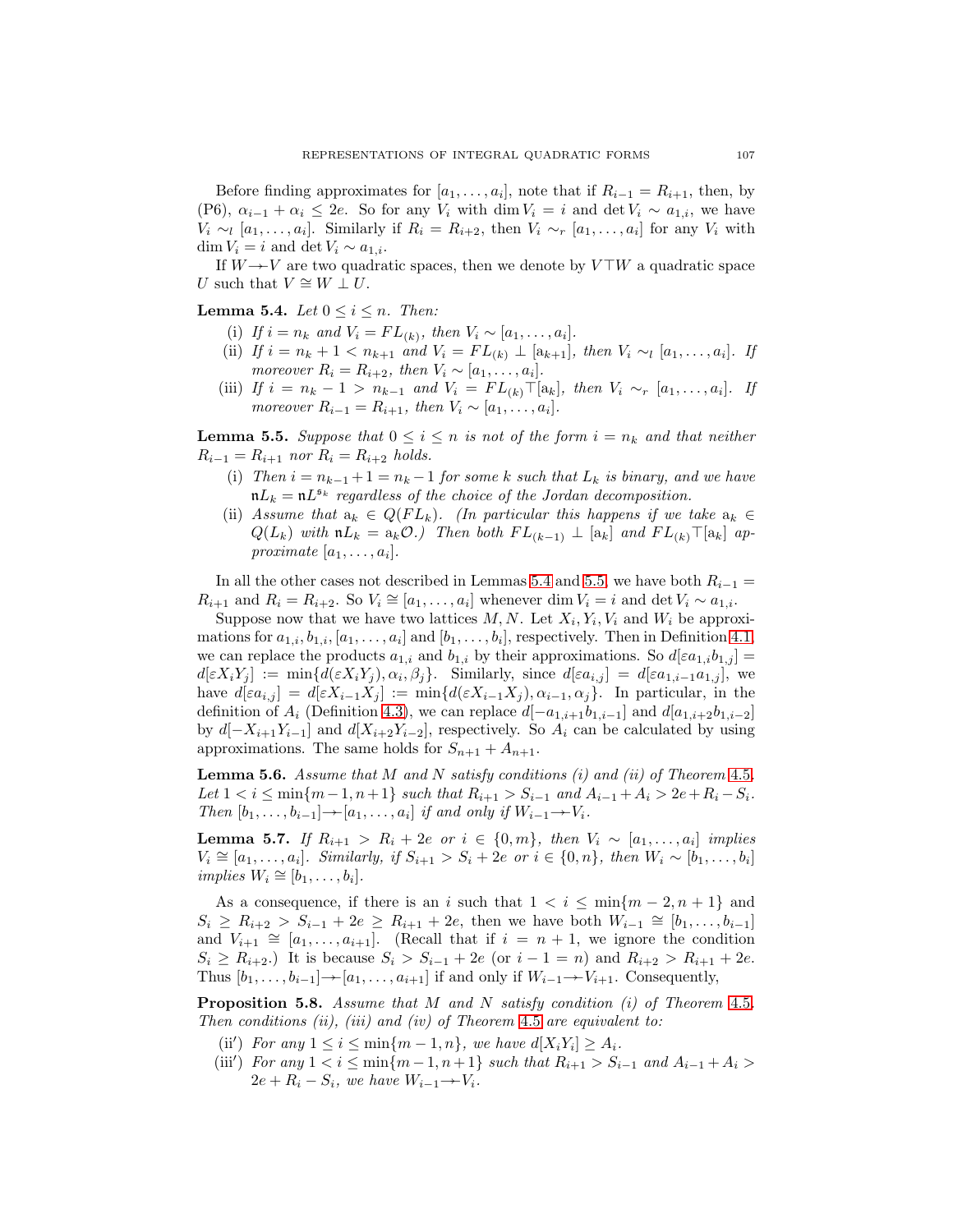#### 108 CONSTANTIN N. BELI

(iv') For any  $1 < i \leq \min\{m-2, n+1\}$  such that  $S_i \geq R_{i+2} > S_{i-1} + 2e \geq$  $R_{i+1}$  + 2e, we have  $W_{i-1}$  →  $V_{i+1}$ .

Therefore, Theorem [4.5](#page-5-0) can be stated in terms of the invariants  $R_i$ ,  $S_i$ ,  $\alpha_i$ ,  $\beta_i$  and the approximations  $X_i, Y_i, V_i, W_i$ . Since all these can be deduced from the Jordan decompositions, Theorem [4.5](#page-5-0) can be stated in terms of Jordan decompositions. However, a detailed writing of all the cases that occur might be very lengthy.

# 6. Outline of the proof

In this section, we outline the strategy of the proof of Theorem [4.5.](#page-5-0) The proof consists of several steps:

- **1.** We first reduce to the case when  $m = n$ . To do this we assume that  $FN \subset FM$  and take a lattice K on  $FN^{\perp}$  in  $FM$ . Note that  $N \rightarrow M$  if and only if  $N \perp p^s K \to M$  for  $s \gg 0$ . We then prove that M and N satisfy conditions (i)–(iv) of Theorem [4.5](#page-5-0) if and only if M and  $N \perp p^s K$  do.
- **2.** Prove that conditions (i)–(iv) of Theorem [4.5](#page-5-0) are independent of the choice of the BONGs. To do so, let us assume that we have  $M \cong \langle a'_1, \ldots, a'_m \rangle$ and  $N \cong \langle b'_1, \ldots, b'_n \rangle$  relative to some other good BONGs. By Theo-rem [3.2\(](#page-4-0)iii) and (iv),  $a'_{1,i}$  and  $[a'_1, \ldots, a'_i]$  are approximations for  $a_{1,i}$  and  $[a_1, \ldots, a_i]$ , respectively. The same holds for  $b'_{1,i}$  and  $[b'_1, \ldots, b'_i]$ . Then we use Proposition [5.8](#page-7-2) with  $X_i = a'_{1,i}, Y_i = b'_{1,i}, V_i = [a'_1, \ldots, a'_i]$  and  $W_i = [b'_1, \ldots, b'_i].$

This allows us to say that  $N \leq M$  if  $FN \rightarrow FM$  and  $M, N$  satisfy conditions  $(i)$ – $(iv)$  of Theorem [4.5.](#page-5-0) Our goal is to prove that

(\*)  $N \rightarrow M$  if and only  $N \leq M$ .

In view of step 1, we may assume that  $FM = FN$ .

The proof of necessity of  $(*)$  consists of two steps:

- **N1.** Prove that  $\leq$  defined above is transitive for lattices on the same quadratic space.
- **N2.** Prove that  $M = N$  or  $[M : N] = \mathfrak{p}$  implies  $N \leq M$ .

It is clear why these two steps are enough. For, if  $N \subset M$ , there is a sequence  $M = M_0 \supset \ldots \supset M_k = N$  with  $[M_k : M_{k+1}] = \mathfrak{p}$ . It follows from **N2** that  $M_1 \leq M_0 = M$ ,  $M_2 \leq M_1, \ldots, N = M_k \leq M_{k-1}$ . By **N1**, this implies  $N \leq M$ .

The proof of sufficiency of  $(*)$  also consists of two steps:

- **S1.** Reduce to the case when  $nM = nN$ , that is, when  $R_1 = S_1$ . To do this we assume that  $K \leq M$  and  $\mathfrak{n} K \subset \mathfrak{n} M$ , and we prove that there is  $N \subset M$  such that  $K \leq N$ . In the most typical and most difficult case when  $R_2 - R_1 >$  $-2e$ , we choose  $N = M' := \{x \in M : x \text{ is not a norm generator }\}.$  One can show that M' is a lattice with  $[M : M'] = \mathfrak{p}$ .
- **S2.** We then proceed with an induction on the dimension. Suppose that  $N \leq$  $M$  but  $N$  is not represented by  $M$ . We may assume that this pair of lattices is chosen so that ord  $volN - ord volM$  is minimal. By **S1**, we must have  $\mathfrak{n}M = \mathfrak{n}N$ , that is,  $R_1 = S_1$ . In the most typical case we show that we can choose the BONGs of M and N such that  $a_1 = b_1$  and  $\langle b_1,\ldots,b_n\rangle \leq \langle a_2,\ldots,a_n\rangle$ . By the induction hypothesis this implies that  $\langle b_2,\ldots,b_n \rangle \rightarrow \langle a_2,\ldots,a_n \rangle$ . Together with  $a_1 = b_1$ , this implies by [\[B,](#page-12-0) Lemma 2.2] that  $N \rightarrow M$ .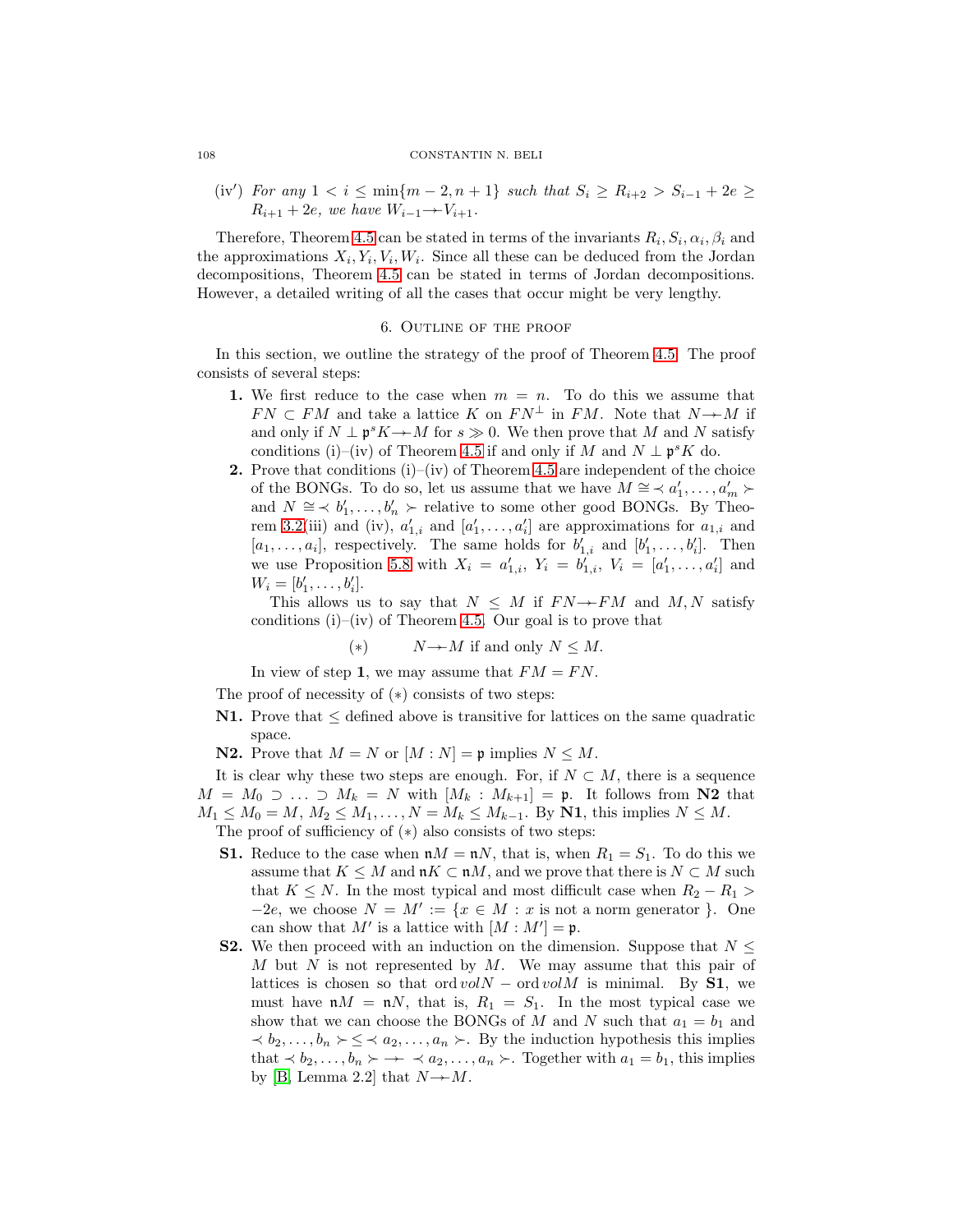### 7. Effectiveness

<span id="page-9-0"></span>In order to apply Theorems [3.2](#page-4-0) and [4.5,](#page-5-0) the first step we need to take is to write the two lattices in terms of some good BONGs. While arbitrary BONGs are easy to produce by simply using the definition of a BONG, for good BONGs we need to find some maximal norm splittings of the two lattices first. Then, by [\[B,](#page-12-0) Lemma 4.3(iii)], we can obtain a good BONG for a lattice by putting together the BONGs of the components in a maximal norm splitting. A method to produce maximal norm splitting is described in the proof of Lemmas 4.5 and 4.6 in [\[B\]](#page-12-0).

We now give an explicit algorithm for finding a maximal norm splitting of a lattice L. The first step is to take an arbitrary splitting  $L = L_1 \perp ... \perp L_m$  where each  $L_i$  is either unary or binary modular and  $\mathfrak{s}L_1 \supseteq \ldots \supseteq \mathfrak{s}L_m$ ; see [\[OM,](#page-12-3) §94] for details on how to obtain such a splitting. For the sake of convenience, we let ord  $\mathfrak{s}L_i = r_i$ , ord  $\mathfrak{n}L^{\mathfrak{s}L_i} = u_i$  and ord  $\mathfrak{n}L_i = v_i$ . Then  $L = L_1 \perp ... \perp L_m$  is a maximal norm splitting if each component has maximal norm, i.e.  $nL_i = nL^{sL_i}$  or, equivalently,  $v_i = u_i$ . Note that in general  $nL_i \subseteq nL^{sL_i}$ , i.e.  $v_i \geq u_i$ . The idea of the algorithm is to decrease at every step the number of indices  $i$  for which  $L_i$  does not have maximal norm, i.e.  $v_i > u_i$ . At each step we write the components  $L_i$  that have maximal norms in terms of BONGs as  $L_i \cong \langle a_i \rangle$  or  $L_i \cong \langle a_i, b_i \rangle$  relative to some BONG  $x_i$  or  $x_i, y_i$ , and all the other components in terms of matrices as  $L_i \cong \begin{pmatrix} a_i & b_i \\ b_i & c_i \end{pmatrix}$  relative to some basis  $x_i, y_i$ . (Note that the unary components always have maximal norms.)

If  $i \leq j$ , then  $L_j^{\mathfrak{s}L_i} = L_j$  and so ord  $\mathfrak{n}L_j^{\mathfrak{s}L_i} = v_j$ . If  $i \geq j$ , then  $L_j^{\mathfrak{s}L_i} = \mathfrak{p}^{r_i - r_j} L_j$ and this implies ord  $nL_j^{sL_i} = 2(r_i - r_j) + v_j$ . Therefore,

$$
u_i = \min(\{v_j \mid j \ge i\} \cup \{2(r_i - r_j) + v_j \mid j \le i\}).
$$

Take an index i such that  $v_i > u_i$ . Then we have either  $u_i = v_j$  for some  $j > i$ or  $u_i = 2(r_i - r_j) + v_j$  for some  $j < i$ . In both cases one can show that  $L_j$ has maximal norm, i.e.  $v_j = u_j$ . In fact we have a more precise result, namely,  $v_i = \min\{v_j, 2(r_i - r_\ell) + v_\ell\}$ , where j is the smallest index  $j > i$  such that  $v_j = u_j$ and  $\ell$  is the largest index  $\ell < i$  such that  $v_{\ell} = u_{\ell}$ . (If  $v_j > u_j$  for all  $j > i$ , then we ignore  $v_j$ ; if  $v_\ell > u_\ell$  for all  $\ell < i$ , then we ignore  $2(r_i - r_\ell) + v_\ell$ .)

We will show that the components  $L_i$  and  $L_j$  of the splitting can be replaced by  $L'_i$  and  $L'_j$  such that both  $v_i = u_i$  and  $v_j = u_j$  hold for the new splitting. Note that in this new splitting the number of components having maximal norm is increased by 1. There are two cases to be considered.

Case 1. Suppose that  $u_i = v_j$  for some  $j > i$ . We take  $L'_i = \mathcal{O}(x_i + x_j) + \mathcal{O}y_i$ . Then  $L_i \perp \mathcal{O}x_j = L'_i \perp \mathcal{O}x'_j$ , and by comparing determinants we deduce that  $Q(x'_j) = a_j (\det L'_j)^{-1} \det L_j$ . Note that  $L_i \perp L_j = L'_i \perp L'_j$ , where  $L'_j = \langle x'_j \rangle$  if  $L_j$  is unary, and  $L'_j = \langle x'_j, y_j \rangle$  if  $L_j$  is binary. Hence  $L'_j \cong \langle a'_j \rangle \langle a_j, b_j \rangle$ , where  $a'_j = a_j (\det L'_j)^{-1} \det L_j$ . We have  $\det L_i = a_i c_i - b_i^2$  and

$$
L'_i \cong \left( \begin{array}{cc} a_i + a_j & b_i \\ b_i & c_i \end{array} \right)
$$

relative to the basis  $x_i + x_j$ ,  $y_i$  so det  $L'_i = (a_i + a_j)c_i - b_i^2$ . Also,  $\mathfrak{n}L'_i = (a_i + a_j)\mathcal{O} =$  $\mathfrak{p}^{u_i}$ ; so  $L'_i \cong \langle a_i + a_j, (a_i + a_j)^{-1} \det L'_i \rangle$ . (Note that  $L'_i$  has maximal norm; so it has to be written in terms of a BONG in our algorithm.)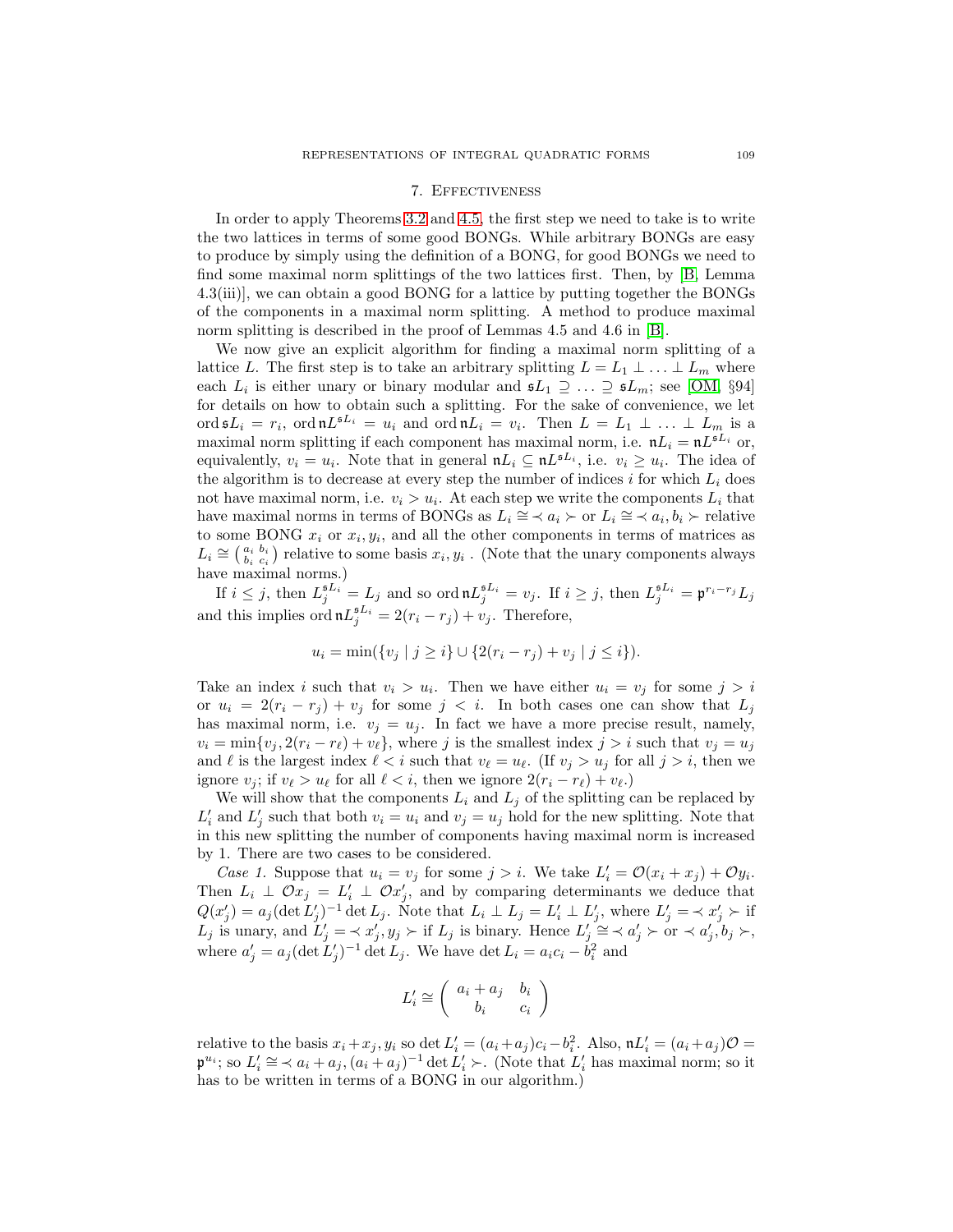Case 2. Suppose that  $u_i = 2(r_i - r_j) + v_j$  for some  $j < i$ . For  $1 \leq \ell \leq m$ , let  $u_{\ell}^{\sharp} = \text{ord}\,\mathfrak{n}(L^{\sharp})^{sL_{\ell}^{\sharp}}$  and  $v_{\ell}^{\sharp} = \text{ord}\,\mathfrak{n}L_{\ell}^{\sharp}$ . We have  $u_i = 2(r_j - r_i) + v_j$ ,  $v_i > u_i$  and  $v_j = u_j$ , and so

$$
v_i^{\sharp} = -2r_i + v_i > -2r_i + u_i = u_i^{\sharp}.
$$

By the same token, we have  $v_j^{\sharp} = u_j^{\sharp}$ . Furthermore,

$$
u_i^{\sharp} = -2r_i + u_i = -2r_i + 2(r_i - r_j) + v_j = -2r_j + v_j = v_j^{\sharp}.
$$

Thus the components  $L_i^{\sharp}$  and  $L_j^{\sharp}$  of the splitting  $L^{\sharp} = L_m^{\sharp} \perp ... \perp L_1^{\sharp}$  are in the same situation as  $L_i$  and  $L_j$  were in Case 1. Therefore, we can apply the procedure described in Case 1 to  $L_i^{\sharp} = \mathfrak{p}^{-r_i} L_i$  and  $L_j^{\sharp} = \mathfrak{p}^{-r_j} L_j$ . As in Case 1, we have a splitting  $L_i^{\sharp} \perp L_j^{\sharp} = K_i \perp K_j$  where  $K_i$  and  $K_j$  have the same scales and dimensions as  $L_i^{\sharp}$  and  $L_j^{\sharp}$ , ord  $\mathfrak{n}K_i = u_i^{\sharp}$  and ord  $\mathfrak{n}K_j = u_j^{\sharp}$ . We then obtain  $L_i'$ and  $L'_j$  as  $K_i^{\sharp}$  and  $K_j^{\sharp}$ , respectively. Now,  $L_i^{\sharp} = \mathfrak{p}^{-r_i} L_i \cong \pi^{-2r_i} \left( \begin{smallmatrix} a_i & b_i \\ b_i & c_i \end{smallmatrix} \right)$  relative to the basis  $\pi^{-r_i}x_i, \pi^{-r_i}y_i$ , and  $L_j^{\sharp} \cong \pi^{-2r_j} \prec a_j \succ \text{or } \pi^{-2r_j} \prec a_j, b_j \succ \text{relative to}$ the BONG  $\pi^{-r_j} x_j$  or  $\pi^{-r_j} x_j$ ,  $\pi^{-r_j} y_j$ , respectively. By applying Case 1 and taking duals, one obtains  $L'_i = \mathcal{O}(x_i + \pi^{r_i - r_j} x_j) + \mathcal{O}y_j$  and  $L'_j \cong \langle a'_j \rangle \to \text{or } \langle a'_j, b_j \rangle$ relative to some BONG  $x'_j$  or  $x'_j, y_j$ , where  $a'_j = a_j (\det L'_i)^{-1} \det L_i$ . We have det  $L_i = a_i c_i - b_i^2$  and, since

$$
L'_{i} \cong \left( \begin{array}{cc} a_{i} + \pi^{2(r_{i} - r_{j})} a_{j} & b_{i} \\ b_{i} & c_{i} \end{array} \right)
$$

relative to the basis  $x_i + \pi^{r_i - r_j} x_j$ ,  $y_i$ ,  $\det L'_i = (a_i + \pi^{2(r_i - r_j)} a_j) c_i - b_i^2$  and, in terms of BONG,  $L'_i \cong \langle a_i + \pi^{2(r_i - r_j)} a_j, (a_i + \pi^{2(r_i - r_j)} a_j)^{-1} \det L'_i \rangle.$ 

### 8. Recovery of Riehm's result

The case when  $M$  is unimodular considered by Riehm in  $[R]$  is somewhat simpler because, if we assume that condition (i) of Theorem [4.5](#page-5-0) holds, then almost all indices are inessential. Therefore, conditions (ii) and (iii), which usually are the hardest to prove, need only be verified at a small number of indices. (See Lemmas [4.8](#page-6-0) and [4.9.](#page-6-1)) Indeed, if M is unimodular with  $\mathfrak{n}M = \mathfrak{p}^u$ , then the sequence  $R_1, \ldots, R_n$  is  $u, -u, u, -u, \ldots, u, -u$ . It follows that for  $1 \leq i \leq m-1$  we have  $R_i + R_{i+1} = 0$ . Also note that  $R_i = R_{i+2}$  for any  $1 \leq i \leq n-2$ . If condition (i) of Theorem [4.5](#page-5-0) is satisfied, then  $R_3 = R_1 \leq S_1$ , which means that  $i = 2$  is not an essential index. Also if  $3 \leq i \leq m-2$  and  $i \leq n+1$ , then by Lemma [4.6\(](#page-5-2)i) we have  $S_{i-2} + S_{i-1} \geq R_{i-2} + R_{i-1} = 0 = R_{i+1} + R_{i+2}$ , and this implies that i is not essential. Hence the only indices that could be essential are  $i = 1, m - 1$  and m. Now  $i = 1$  and m are always essential while  $i = m - 1$  is essential if and only if  $R_m > S_{m-2}$ . (Note that the index  $m-1$  (resp. m) is ignored if  $n < m-2$  (resp.  $n < m - 1$ ).)

The most important result in [\[R\]](#page-12-2) is the FIRST MAIN THEOREM, FMT for short. We now demonstrate the equivalence between conditions  $(1)$ – $(3)$  of FMT and con-ditions (i)–(iv) of Theorem [4.5.](#page-5-0)

Recall that in  $|R|$  the two lattices under consideration are denoted by L and l, and  $L$  is unimodular. In FMT the two lattices have the same rank. The author used an additional lattice  $l_m$ . (For the definition of  $L_a$  for some ideal  $\alpha$  see [\[R,](#page-12-2) 4.3].) The equivalence between  $l\rightarrow L$  and  $l_{\mathfrak{m}}\rightarrow L$  is obvious; it follows from the fact that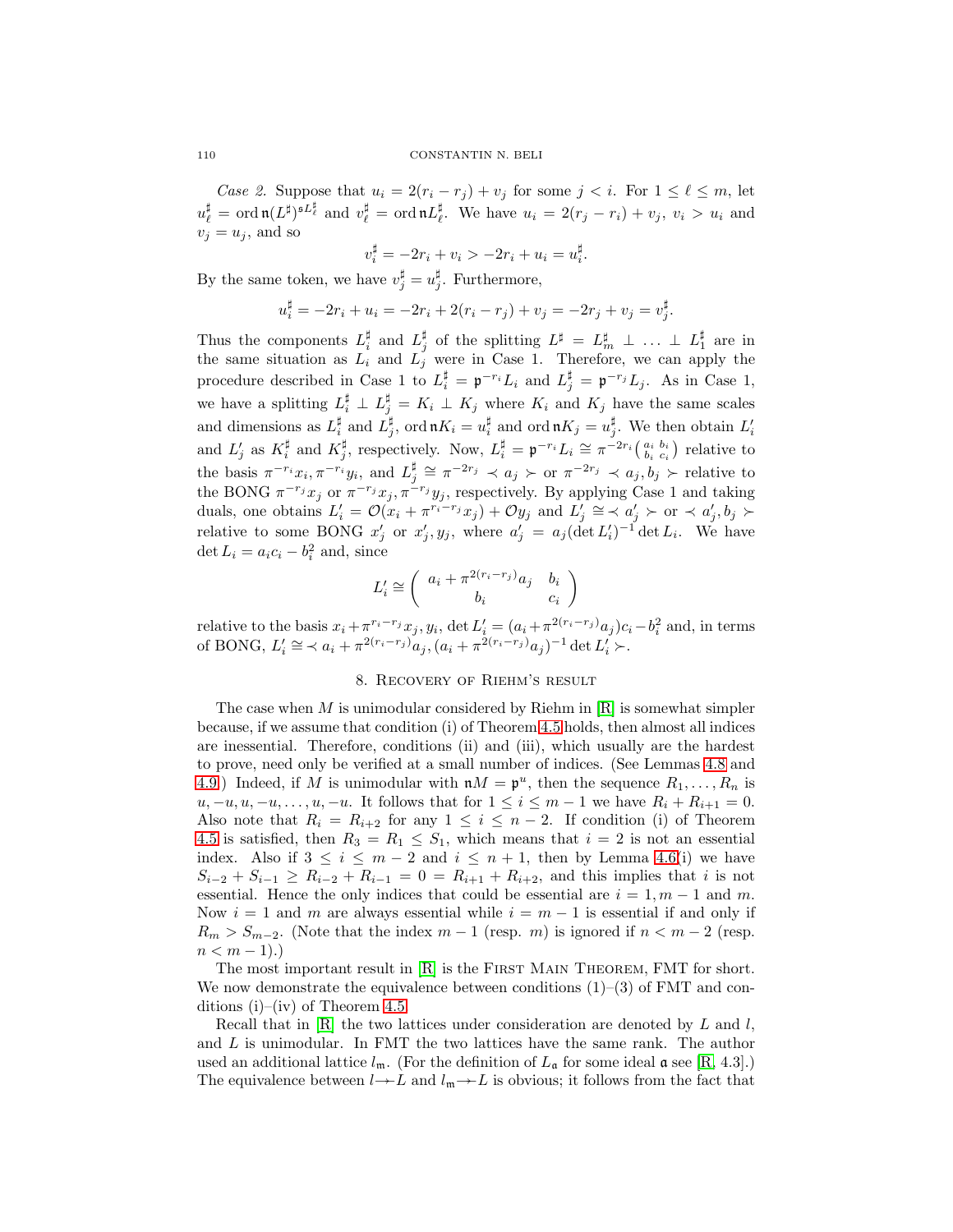$\mathfrak{m} \supseteq \mathfrak{n} L = \mathfrak{n} L^{\sharp}$ . However, the necessary and sufficient conditions in terms of Jordan splittings are easier to state for  $l_m\rightarrow L$ .

**Conditions (i) and (iv).** These two conditions are in general easier to verify. If we assume that  $R_i(L) = R_i$  and  $R_i(l_m) = S_i$ , then condition (i) implies  $R_1 \leq S_1$ ,  $R_n \leq S_n$  and  $R_1 + R_2 \leq S_1 + S_2$ ; see also Lemma [4.6\(](#page-5-2)i). We claim that altogether they are sufficient for condition (i). Indeed, condition (i) at  $i = 1$  and n is just  $R_1 \leq S_1$  and  $R_n \leq S_n$ , respectively. If  $2 \leq i \leq n-1$ , we have  $S_{i-1}+S_i \geq S_1+S_2 \geq$  $R_1 + R_2 = 0 = R_i + R_{i+1}$  and (i) holds again. We claim that the three inequalities

$$
R_1 \leq S_1
$$
,  $R_n \leq S_n$  and  $R_1 + R_2 \leq S_1 + S_2$ 

are equivalent to  $\mathfrak{s}L \supseteq \mathfrak{s}l_{\mathfrak{m}}$ ,  $\mathfrak{n}L \supseteq \mathfrak{n}l_{\mathfrak{m}}$  and  $\mathfrak{n}L^{\sharp} \subseteq \mathfrak{n}l_{\mathfrak{m}}^{\sharp}$ . We have ord  $\mathfrak{n}L = R_1$ and ord  $nL^{\sharp} = R_1(L^{\sharp}) = -R_n$ . Analogous equalities hold for  $l_m$ . Therefore,  $nL \supseteq$  $n l_m$  and  $n L^{\sharp} \subseteq n l_m^{\sharp}$  are equivalent to  $R_1 \subseteq S_1$  and  $R_n \subseteq S_n$ . On the other hand, ord  $\mathfrak{s}L = 0 = (R_1 + R_2)/2$  and, by [\[B,](#page-12-0) Corollary 4.4(iv)], ord  $\mathfrak{s}l_{\mathfrak{m}} = \min\{S_1,$  $(S_1 + S_2)/2$ ; so  $\mathfrak{s}L \supseteq \mathfrak{s}l_m$  is equivalent to  $\min\{S_1, (S_1 + S_2)/2\} \ge (R_1 + R_2)/2$ . But  $R_1 = u \ge 0 = (R_1 + R_2)/2$ ; so  $R_1 \le S_1$  implies  $S_1 \ge (R_1 + R_2)/2$ . Therefore  $\min\{S_1,(S_1 + S_2)/2\} \ge (R_1 + R_2)/2$  if and only if  $(S_1 + S_2)/2 \ge (R_1 + R_2)/2$  or  $S_1 + S_2 \ge R_1 + R_2$ . The inclusions  $nL \supseteq n l_m$  and  $nL = nL^{\sharp} \subseteq n l_m^{\sharp}$  follow from  $\mathfrak{gl}_m\subseteq \mathfrak{g} L\subseteq \mathfrak{gl}_m^{\sharp}$ , which is a part of FMT (1). Now  $\mathfrak{s} L\supseteq \mathfrak{s} l_m$  is not a part of FMT (1) but  $\mathfrak{s}L \supseteq \mathfrak{s}l$  is. But  $l \subseteq l_{\mathfrak{m}}$ ; therefore  $\mathfrak{s}L \supseteq \mathfrak{s}l_{\mathfrak{m}}$  implies  $\mathfrak{s}L \supseteq \mathfrak{s}l$ . Conversely, one can show that  $\mathfrak{s}L \supseteq \mathfrak{s}l_{\mathfrak{m}}$  follows from  $\mathfrak{s}L \supseteq \mathfrak{s}l$  and  $\mathfrak{n}l_{\mathfrak{m}} \subseteq \mathfrak{n}L \subseteq \mathfrak{n}l_{\mathfrak{m}}^{\sharp}$ . (In fact,  $sl_{m} = sl$  in most cases.)

Condition (iv) is vacuous in this case because if  $S_i \geq R_{i+2} > S_{i-1} + 2e \geq$  $R_{i+1} + 2e$ , then  $R_{i+1} - R_i = R_{i+1} - R_{i+2} < -2e$ , which is impossible.

**Conditions (ii) and (iii).** Recall that the only essential indices for L and  $l_m$  are 1, n and, possibly,  $n-1$ . By Lemma [4.8,](#page-6-0) condition (ii) needs only be verified at  $i = 1, n-1$  and, if the index  $n-1$  is essential, at  $i = n-2$ . By Lemma [4.9,](#page-6-1) condition (iii) only needs to be verified at  $i = n - 1$  and only if  $n - 1$  is essential. We now state the equivalent conditions from FMT, assuming that (i) holds. However, the proofs are too lengthy to include here.

Condition (ii) at  $i = 1$  and  $n - 1$  is equivalent to  $\mathfrak{gl}_m \subseteq \mathfrak{gl}_m$  and  $\mathfrak{gl}_m \subseteq \mathfrak{gl}_m^{\sharp}$ , respectively. If  $R_n \leq S_{n-2}$ , that is, if  $n-1$  is not an essential index, then no additional conditions are required. One can prove that  $R_n \leq S_{n-2}$  whenever  $\mathfrak{m} =$  $\mathfrak{n}^{l\mathfrak{s}}$  or  $\mathfrak{s} = \mathfrak{s}l_{\mathfrak{m}}^{\sharp}$ . So condition (ii) at  $i = n - 2$  and condition (iii) at  $i = n - 1$  only have to be verified if  $\mathfrak{n} \mathfrak{l}^{\mathfrak{s}} \subset \mathfrak{m}$  and  $\mathfrak{s} \subset \mathfrak{sl}_m^{\sharp}$ .

In the case when  $nl^5 \text{ }\subset \text{ }m$  and  $\mathfrak{s} = sl_m^{\sharp}$ , we have  $l_m^{\sharp\sharp s} = l_m^{\sharp}$  and the condition  $\n  $\mathfrak{g}L \subseteq \mathfrak{g} < a > +\mathfrak{gl}_m^{\sharp\mathfrak{s}}$  from FMT (2) is superfluous, since it follows from  $\mathfrak{g}L \subseteq \mathfrak{gl}_m^{\sharp}$ .$ If  $\mathfrak{n}l^{\mathfrak{s}} \subset \mathfrak{m}$  and  $\mathfrak{s} \subset \mathfrak{sl}_m^{\sharp}$ , then one can show that parts (2) and (3) of FMT are equivalent to condition (ii) at index  $n-2$  and condition (iii) at index  $n-1$ , respectively.

**Acknowledgements.** I want to thank Wai Kiu Chan for his interest in the subject and for pointing out the most important results that should be included in this announcement. His many comments and suggestions greatly improved the quality of the exposition.